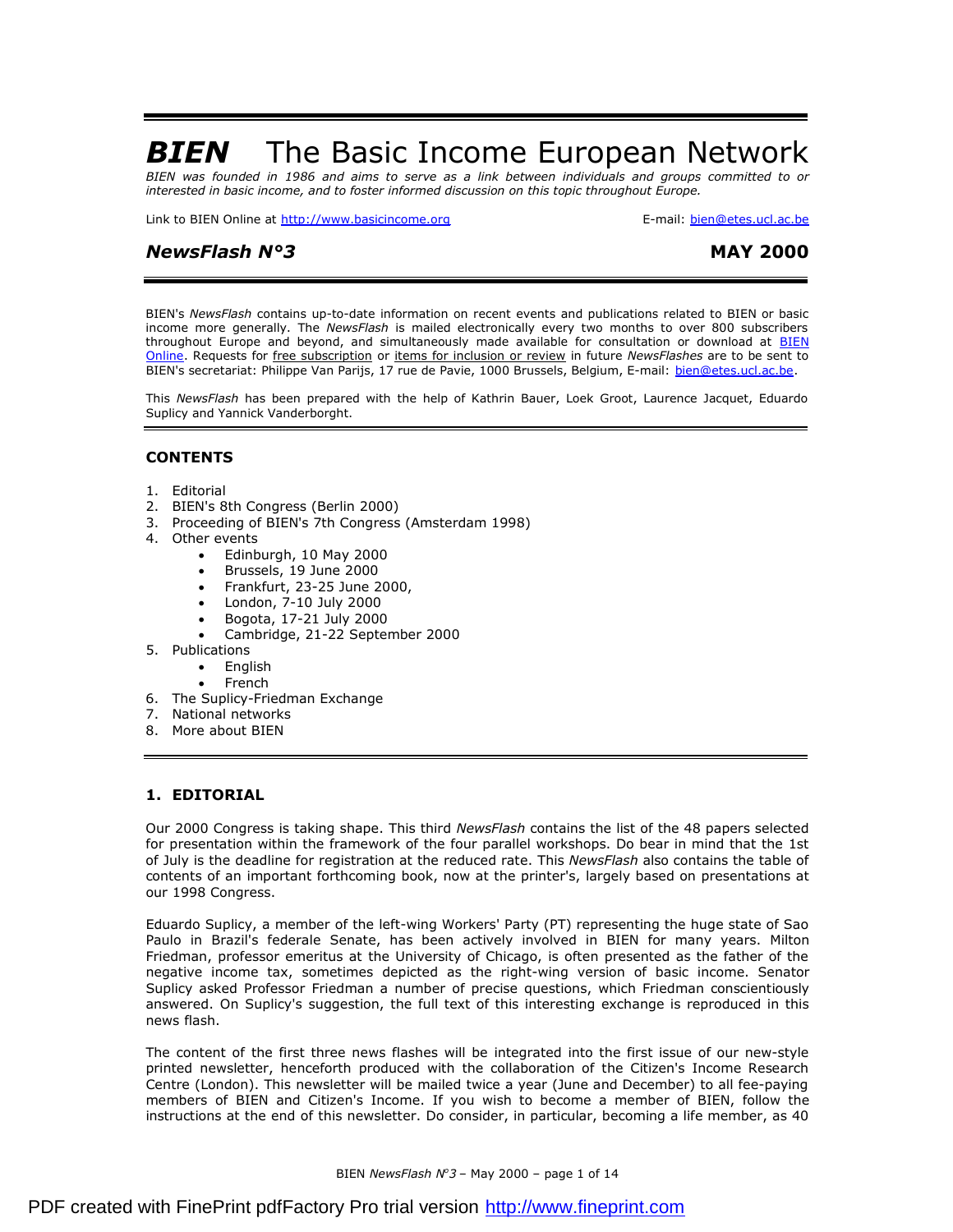people from 15 countries have done so far. Simple for you. Simple for us. And an invaluable expression of trust and support. Advantageous rates are available for combined membership and congress fees.

*BIEN's Executive Committee* 

# **2. BIEN'S 8TH CONGRESS (BERLIN 2000)**

#### *REGISTRATION*

The deadline for registration is July 15th, but there is discount for early registration (before July 1st). Do consider taking this opportunity to become a life member of BIEN at an advantageous rate. The conference fees (excluding accommodation) are as follows:

- REGULAR fee: Euro 80 (70 before July 1st)
- · COMBINED fee with life membership of BIEN : Euro 160 ( 150 before July 1st)
- · COMBINED fee with membership of BIEN for 2001-02: Euro 90 (80 before July 1st)
- · REDUCED fee for life members of BIEN: Euro 60 (50 before July 1st)
- · REDUCED fee for Central & East Europeans: Euro 50 (40 before July 1st)

A registration form and further information (including about cheap accommodation) are available from BIEN's web site: <http://www.etes.ucl.ac.be/BIEN/bien.html> or from the conference organiser, Prof. Claus Offe at [bien@rz.hu-Berlin.de](mailto:bien@rz.hu-Berlin.de).

#### *WORKSHOP CONTRIBUTIONS*

Out of the many paper proposals, 48 have been selected by the Berlin organization committee and allocated to the four workshops (each of which will have four meetings of 1h45).

"Legitimizing Non-Market Work" (chair: Ilona Ostner, co-chair of BIEN)

- Prof. Richard Hauser, University of Frankfurt/ Main, Frankfurt/ Main, Germany "A conditional basic income - institutional arrangements and cost estimates for Germany"
- Leonardo Fernando Basso Cruz, Ph.D., Mackenzie University, Sao Paulo, Brazil "The Minimum Income Models of James Meade applied to Brazil"
- · Dr. Wolf-Dieter Just, Evangelische Akademie, Mülheim/ Ruhr, Germany "Auf dem Weg zu einer Neubestimmung von Arbeit, Einkommen und Leben - Thesen zur Arbeit der Zukunft"
- Susanna Giullari, University of Bristol, Bristol, UK "Enabling The Creative Tension: Lone Mothers, Kin Support And Basic Income"
- · Dr. Michael Opielka, Institute for Social Ecology, Bonn, Germany "Parental Income and Basic Income. Why Familyship matters Citizenship"
- Prof. Barbara Seel, University of Hohenheim, Stuttgart, Germany "Legitimizing unpaid household work by monetarization - achievements and problems"
- · Tony Walter, University of Reading, Bath, UK "How to thrive while on sabbatical: a review of evidence"
- · Gijs van Donselaar, University of Amsterdam, Amsterdam, Netherlands "Tom Sawyers Fence. On the Border between Leisure and Income"
- Dr. Adrian Little, University of London, London, UK "Civil Societies and Economic Citizenship. The Contribution of Basic Income Theory to New Interpretations of the Public Sphere"
- Prof. Harry F. Dahms, Florida State University, Tallahassee, USA "Moishe Postone's Critique of Traditional Marxism as an Argument for the Guaranteed Minimum Income"
- Ingrid Robeyns, Cambridge University, Cambridge, UK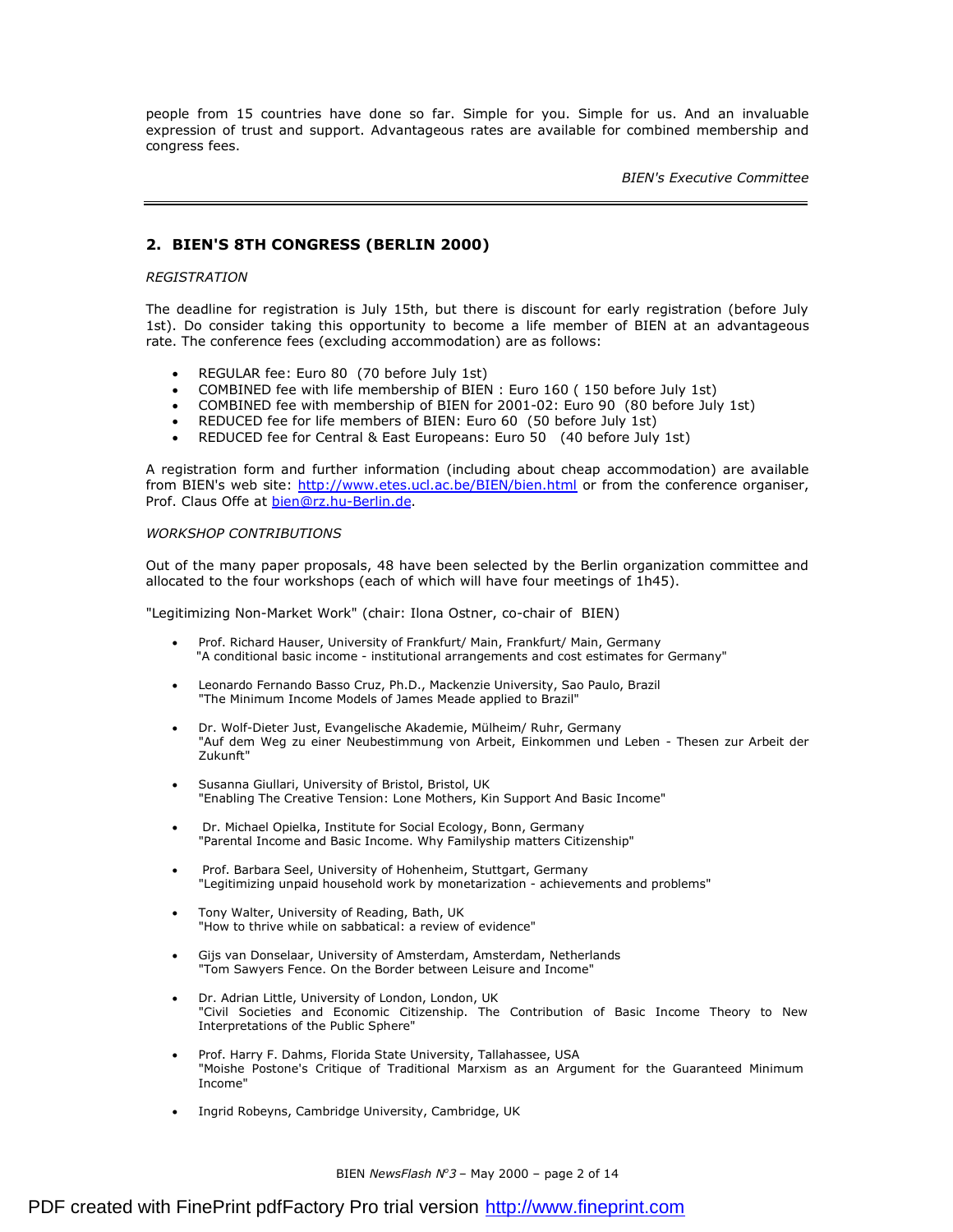"Dividing Work Justly"

· Daniel Rubenson/ Jurgen de Wispelaere, London School of Economics, London, UK "Participation Through Basic Income: A Social Capital Approach"

"Life time flexibility and income security" (chair: Guy Standing, co-chair of BIEN)

- Francois Blais/ Jean-Yves Duclos, Laval University, Québec, Canada "Basic Income in a Federation: the Case of Canada"
- · Nanna Kildal, Center for Social Science Research, Bergen, Norway "Workfare policies and the Scandinavian welfare model"
- Sokratis Koniordos, University of Crete, Aghia Paraskevi Attikis, Greece "Flexibility, Insecurity, Professionalisation and Bassic Income: A case study from the modernising semi-periphery"
- Prof. Joseph Huber, University of Halle, Germany "Funding Basic Income by Seignorage"
- · Laurence Jacquet, University of Louvain, Louvain-la-Neuve, Belgium "Does optimal income tax theory justify a basic income?"
- Rafael Pinilla, Ministry of Public Affairs, Puzol (Valencia), Spain "The Persistence of Poverty in Free Market Economic Systems and the Basic Income Proposal. An EconomicAnalysis"
- · Maria Ozanira da Silva e Silva, University of Maranhao, Sao Luis, Brazil "The Minimum Income: a monetary transfer to poor families with children in school age in Brazil"
- José Antonio Noguera, University of Barcelona, Bellaterra (Barcelona), Spain "Basic Income and the Spanish Welfare State"
- Jean-Christophe Merle, University of Tuebingen, Tuebingen, Germany "Would a universal basic income really leximin real freedom?"
- · Ute Klammer, Hans-Boeckler-Stiftung, Duesseldorf, Germany "Working women in the age of flexibility - new diversities, new needs for social protection"
- Sally Learner, University of Waterloo, Canada "The Positives of "Flexibility": spreading work, promoting choice"
- · Andrea Fumagalli, University of Pavia, Pavia, Italy "Eleven Propositions on Basic Income - (Basic income in a flexible accumulation system)"

"Citizenship rights, responsibility, and paternalism" (chair: Philippe Van Parijs, secretary of BIEN)

- Michael Kraetke, University of Amsterdam, Amsterdam, Netherlands "Taxation and civil rights. The Right to subsistance in the European Tradition"
- Loek Groot/ Robert van der Veen, University of Amsterdam, Amsterdam, Netherlands "Basic Income on the Agenda: Policy Objectives and Political Support"
- · Manuel Franzmann/ Sascha Liebermann, University of Leipzig, Leipzig, Germany "Saving citizenship from the workhouse. The demand for an unconditional Basic Income as the logical consequence of the notion of citizenship"
- Jurgen de Wispelaere, London School of Economics, London, UK "Bargaining for Basic Income? Justice and Politics in Welfare Policy"
- Karl Widerquist, Jerome Levy Economics Institute of Bard College, New York, USA "Citizenship or Obligation"
- · Angelika Krebs, University of Frankfurt, Frankfurt/ Main, Germany "The Humanitarian Justification of Basic Income"
- · Almaz Zelleke, New School University, New York, USA "Basic Income in the United States: Redefining Citizenship in the Liberal State"
- · Yannick Vanderborght, University of Louvain, Louvain-la-Neuve, Belgium "The 'VIVANT' experiment in Belgium" (with the participation of Roland Duchatelet)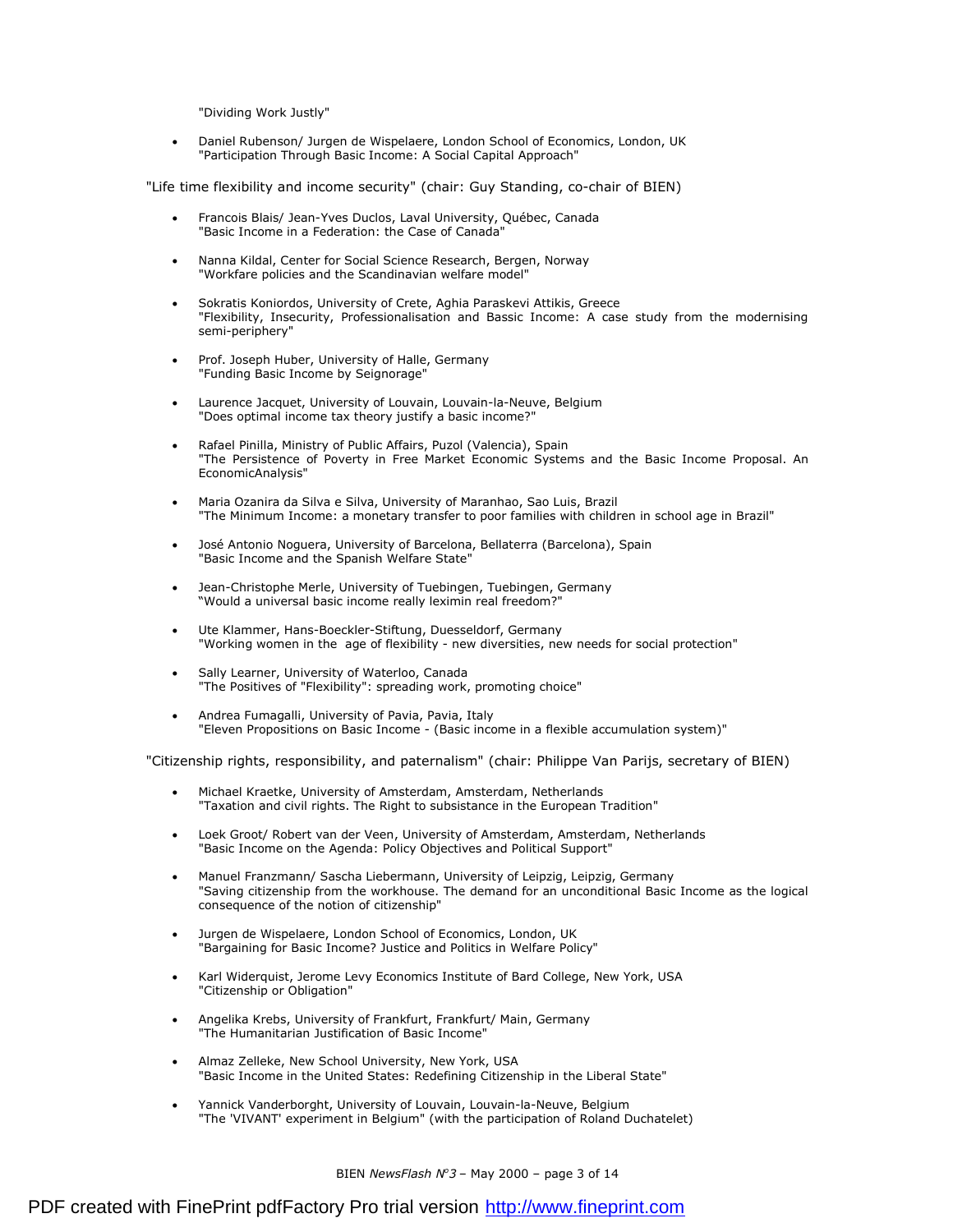- Gerd Mutz/ Cedric Janowicz, Munich Institute for Social Science, Munich, Germany "Corporate Social Responsibility and different welfare-regimes"
- · Cunliffe, John, UCE, Birmingham, UK/ Guido Erreygers, University of Antwerp, Antwerpen, Belgium "Basic Income? Basic Capital! - Origins and Issues of a Debate"
- Johan De Deken, Humboldt-University, Berlin, Germany "Funded Pensions, Responsibility of Ownership, and Economic Citizenship"
- · Simon Wigley, Bilkent-University, Ankara, Turkey "The Right to Equal Choice and the Problem of Cumulative (Mis)fortune"

"Basic income and social cohesion in an integrating Europe" (chair: Alexander de Roo MEP, treasurer of BIEN)

- · Yoland Bresson, University of Paris XII, Paris, France "Basic Income as foundation of the new economy and harmonisation of social european politics"
- · Philippe C. Schmitter, European University Institute, San Domenico di Fiesole, Italy "Extending Social Citizenship at the European Level: Proposal for a Euro-Stipend"
- · Luis Moreno, Spanisch National Research Council, Madrid, Spain "Europeanization and decentralization of 'safety net' schemes"
- · Roswitha Pioch, Max-Planck-Institute for the Study of Sciences, Koeln, Germany "EU integration and basic income - Rethinking social justice in competitive welfare states"
- · Graham Taylor/ Andrew Mathers, University of the West of England, Bristol, UK "Popular networks and public support for a basic income in Europe"
- · Erik Christensen, Aalborg University, Aalborg, Denmark "The Rhetoric of Rights and responsibilities in workfare and citizen's income"
- Johannes Redl/ Matthias Till, Interdisciplinary Centre for Comparative Research in the Social Sciences, Vienna, Austria "Poverty and Minimum Income in EU-14: first results of the ECHP"
- Katrin Toens, University of Muenster, Muenster, Germany "Paternalism and the right to take risks"
- Jan Kutylowski, Buskerud College, Honefoss, Norway "Relative Income Deprivation and its Determinants and consequences in Poland"
- Per Janson, Lund University, Lund, Sweden "Basic Income and the Swedish welfare state"
- Sean Healy/ Brigid Reynolds, Cori Justice Commission, Dublin, Ireland "Progressing Basic Income on a Range of Fronts"

# **3. PROCEEDINGS OF BIEN's 7th CONGRESS (AMSTERDAM 1998)**

For the first time since BIEN's foundation, the proceedings of one of its congresses are being turned, in a highly selective and carefully edited form, into a book published by an academic press. *Basic Income on the Agenda: Policy Objectives and Political Chances*, edited by Dr Loek Groot (Amsterdam) and Prof Robert Jan van der Veen (Warwick), is now at the printer's and will be published in September by Amsterdam University Press. For further information, contact Dr Loek [Grootgroot@pscw.uva.nl](mailto:Grootgroot@pscw.uva.nl)

*TABLE OF CONTENTS* 

Osmo Soininvaara, *Preface*  Loek Groot and Robert-Jan van der Veen, *Introduction* 

PART ONE: POLICY OBJECTIVES Paul de Beer, *In Search of the Double-edged Sword*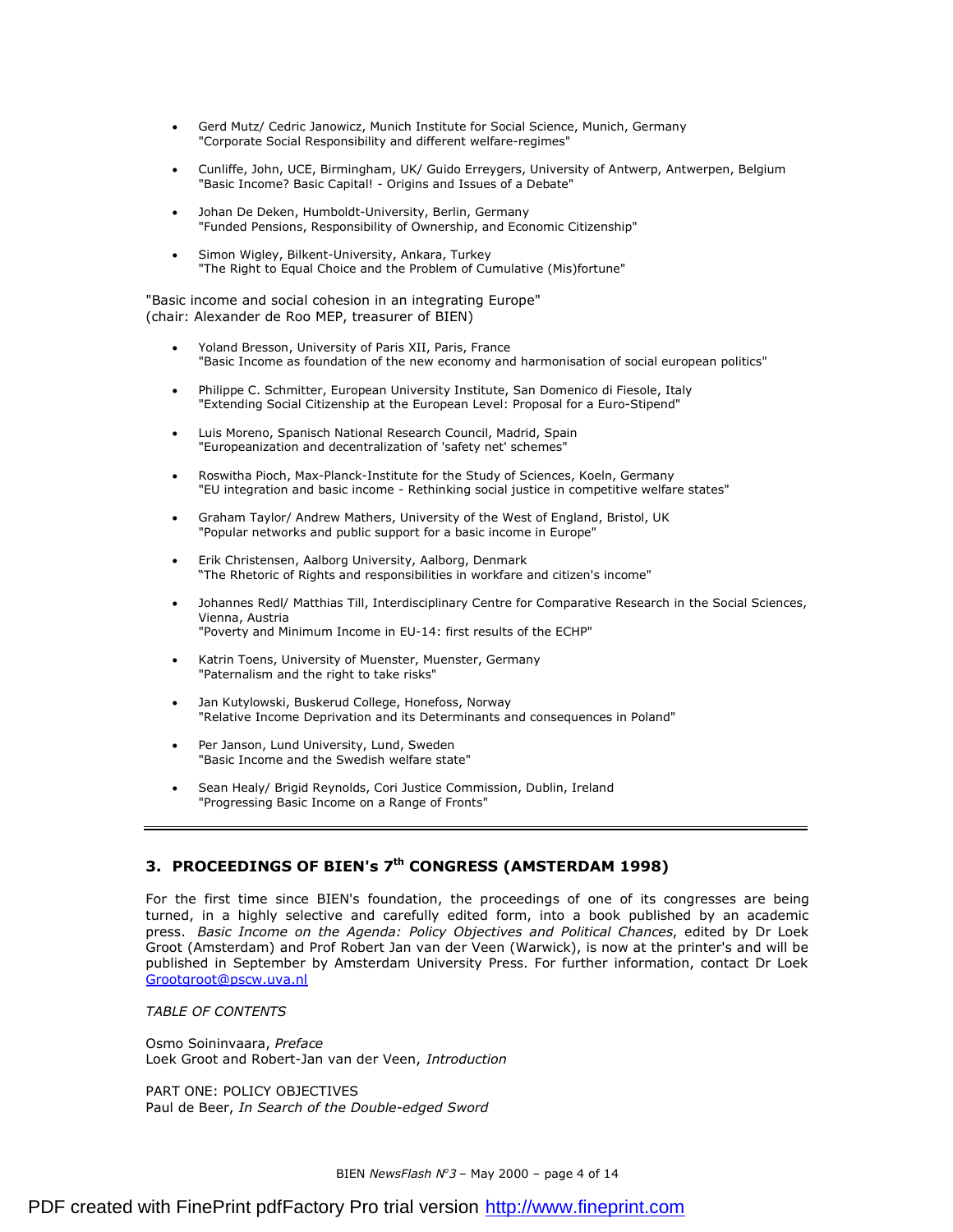Philippe Van Parijs, Laurence Jacquet & Claudio Caesar Salinas, *Basic Income and its Cognates*  Frank Vandenbroucke and Tom van Puyenbroeck, *Activation and the Burden of Working*  Joachim Mitschke, *Arguing for a Negative Income Tax in Germany*  Ingrid Robeyns, *Hush Money or Emancipation Fee? A Gender Analysis of Basic Income* Anton Hemerijck, *Prospects for Basic Income in an Age of Inactivity?*  Fritz W. Scharpf, *Basic Income and Social Europe* Philippe Van Parijs, *Basic Income at the Heart of Social Europe? Reply to Fritz Scharpf*  Steven Quilley, *European Basic Income or the Race to the Bottom* 

PART TWO POLITICAL CHANCES Loek Groot and Robert-Jan van der Veen, *Clues and Leads in the Policy Debate on Basic Income in the Netherlands*  Jan-Otto Andersson, *Why Did Basic Income Thrill the Finns, but not the Swedes?* Sean Healy and Brigid Reynolds, *Putting Basic Income on the Political Agenda in Ireland*  Stefan Lessenich, *Debating Social Policy Reform in Germany*  Erik Christensen and Jörn Loftager, *Ups and Downs of Basic Income in Denmark* Chantal Euzéby, *What Reforms are Needed for the Minimum InsertionIncome (RMI) in France?*  Yannick Vanderborght, *The VIVANT Experiment in Belgium* 

### **4. OTHER EVENTS**

*EDINBURGH (UK), 10 May 2000, "Stumbling towards Basic Income"* 

The Scottisch Parliament Cross-Party Group on Citizenship Income, Economy and Society met in the Scottish Parliament for a workshop opened by Cathy Jamieson, MSP, and introduced by Stuart Duffin, director of the Citizen's Income Study Centre, on the basis of the recently published report by Bill Jordan, Phil Agulnik, Duncan Burbidge and Stuart Duffin, *Stumbling Towards a Basic Income - Directions for Tax and Benefit Reform* (see below). For further information, contact Stuart Duffin at [S.Duffin@lse.ac.uk](mailto:S.Duffin@lse.ac.uk)

*BRUSSELS (BE), 19 June 2000, "From Employment to Participation. Towards a Broadening of the Active Social State?"* 

A conference (in Dutch and French) organised by the King Baudouin Foundation, with the collaboration of the Centrum voor sociaal beleid (Antwerp) and the Chaire Hoover d'éthique économique et sociale (Louvain-la-Neuve) in order to explore and discuss two ways of broadening the project of an "active social state": a reshaping of unemployment insurance into "participation insurance" (as suggested in an earlier report for the King Baudouin Foundation) and Anthony Atkinson's "participation income" (a basic income subjected to a broad condition of social contribution). Speakers will include Luc Soete (University of maastricht), Bea Cantillon (University of Antwerp), Philippe Van Parijs (University of Louvain), Laurette Onkelinx (Belgium's Minister for Employment) and Frank Vandebroucke (Belgium's Minister for Social Affairs). A background paper ("Assurance participation et revenu de participation. Deux manières d'infléchir l'Etat social actif dans le sens des conclusions du rapport de la Commission "Travail et non-travail" de la Fondation Roi Baudouin") has been prepared by Marie-Pierre Boucher, Isabelle De Greef, Laurence Jacquet, Yannick Vanderborght and Philippe Van Parijs. For further information, contact Anne Vigneron, Fondation Roi Baudouin, 02-5490280, at [vigneron.a@kbs-frb.be,](mailto:vigneron.a@kbs-frb.be) or [www.kbs-frb.be](http://www.kbs-frb.be).

*FRANKFURT (DE), 23-25 June 2000, "Balancing private interest and community orientation: Cultural patterns in the United States and Germany"* 

The opening session (Friday 23) of this German-American conference will contrast two distinct perspectives on basic income, with lectures by Prof. Ulrich Oevermann (sociologist, University of Frankfurt) on "The crisis of the work society. Would an unconditional basic income be a thinkable answer?" and by Prof. em. Joachim Mitschke (economist, University of Frankfurt): "Flexible labour market with stable social security: the concept of a citizen's income" For further information, contact Andreas Franzmann, Johann Wolfgang Goethe Universitaet Frankfurt, at [tagung@uni-frankfurt.de](mailto:tagung@uni-frankfurt.de), <http://www.rz.uni-frankfurt.de/tagung>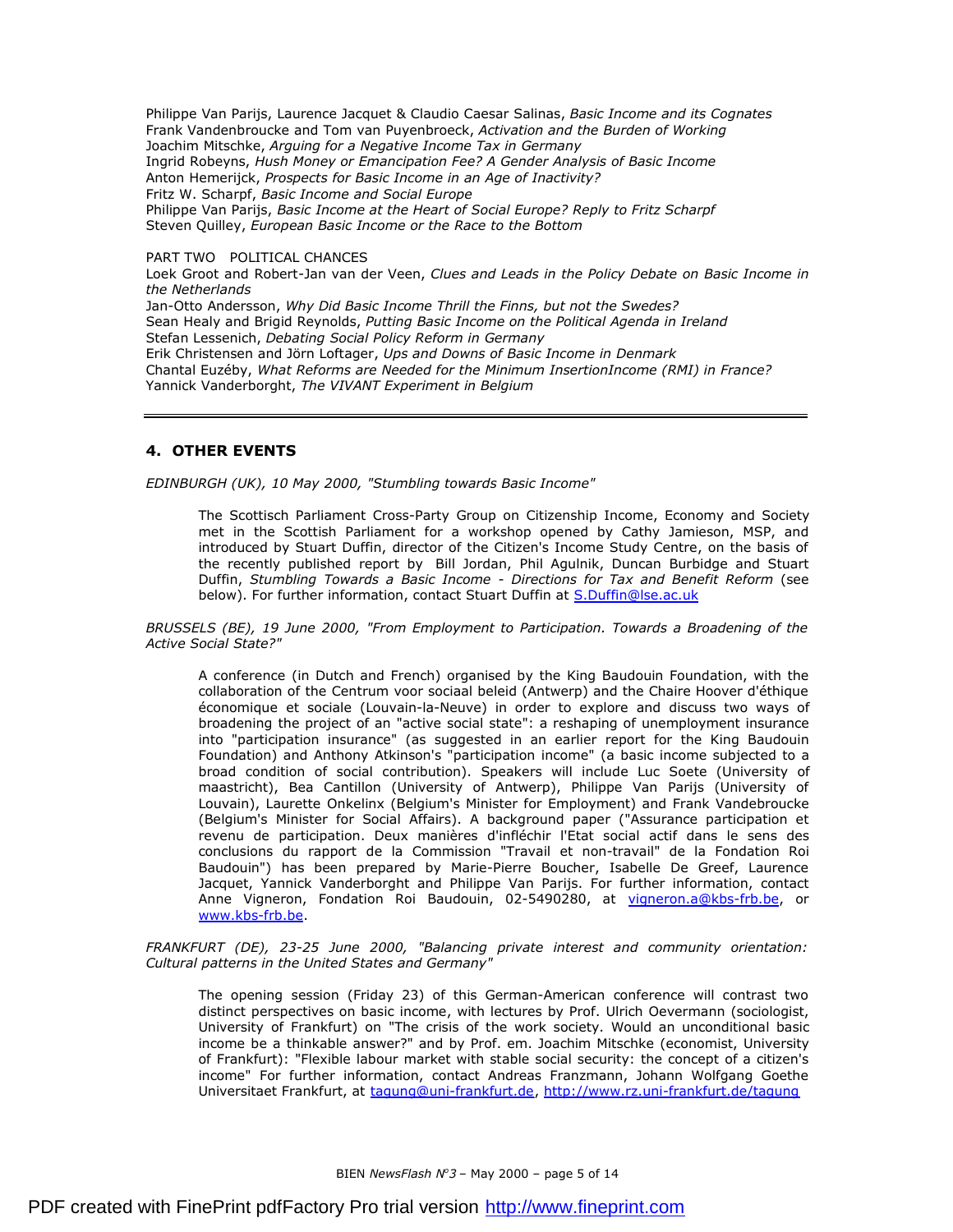*LONDON (UK), 7-10 July 2000, 12th Annual Conference of the Society for the Advancement of Socio-Economics: "Citizenship and Exclusion"* 

For further details, contact the local organiser: Prof. David Marsden, LES, Houghton Street, London WC2A 2AER at [d.marsden@lse.ac.uk](mailto:d.marsden@lse.ac.uk).

*BOGOTA (Colombia), 17-21 July 2000, "La justicia como libertad real para todos y la propuesta de un ingreso basico incondicional"* 

A week of interdisciplinary seminars and public events on social justice and basic income. For further details, contact Prof. Andrés Hernández, CIDER, Universidad de Los Andes, Santafé de Bogotá, Colombia, at [ahernand@uniandes.edu.co.](mailto:ahernand@uniandes.edu.co)

*CAMBRIDGE (UK), 21-22 September 2000, "Social exclusion"* 

Annual meeting of the Cambridge Social Stratification Research Seminar. For paper proposals and registration, contact Dr Robert M. Blackburn at [rmb1@cus.cam.ac.uk](mailto:rmb1@cus.cam.ac.uk)

### **5. PUBLICATIONS**

#### *ENGLISH*

GOODIN, Robert. "Crumbling Pillars: Social Security Futures", *Political Quarterly* 71 (2), April-June 2000, pp. 144-150. [goodinb@coombs.anu.edu.au](mailto:goodinb@coombs.anu.edu.au)

In our increasingly flexible economy, people's circumstances have become so variable that they cannot be captured in administratively manageable categories and conditions. The "dystopian" response consists in giving case managers, public and private, a formidable discretionary power over people in need. The "utopian" response consists in eliminating all links between social assistance and any conditions whatsoever. It takes at least five forms: negative income tax (Friedman 1962), earned income tax credit (Bane & Ellwood 1994), unconditional basic income (Van Parijs 1995), participation income (Atkinson 1996), and unconditional basic endowment (Ackerman & Alstott 1999). According to Goodin, the Canberra-based author of several influential books on the selfare state, any of those unconditional benefit schemes would be better suited to the increasingly non-standardised world towards which we are moving. Let us simply give up, not only on means-testing, but on conditionality of any other form. Let us simply give everyone a fair share of social resources, and allow them to arrange their own affairs as they will." However, "there are many reasons for thinking the 'participation income' variation on the basic income strategy to be the most attractive among these options". For "participation income does not (as the earned-income tax credit does) arbitrarily differentiate paid from unpaid productive social labour". At the same time, it "is politically saleable, in a way that absolutely unconditional basic income might not be: it is not a case of 'something for nothing', but rather a case of social payment for socially useful effort" (p. 149).

HOWARD, Michael W. S*elf-Management and the Crisis of Socialism: The Rose in the Fist of the Present*, Totowa (NJ): Rowman & Littlefield ("Studies in Social, Political, and Legal Philosophy"), 2000, 304p., paperback 0-8476-8905-0, \$22.95. (Address: Department of Philosophy, University of Maine, Orono. Michael Howard@umit.maine.edu).

This is a lucid, economically aware yet radical philosophical defence of a renovated form of socialism, which would harmoniously combine workers' self-management at the firm level, collective control over investment through the national democratic process, and a basic income for all citizens. A significant portion of the book (chapter 3 on "Justifying Basic Income" and chapter 9 on "Basic Income and Economic Democracy") are devoted to the pros and cons of un unconditional basic income and how it would both strenghten and be strengthened by market socialism. Providing it is combined with a basic income, "the idea of self-managed market socialism is philosophically defensible, institutionally feasible, and relevant to the struggles of workers - and quite a few non-wage workers - in contemporary capitalist societies. "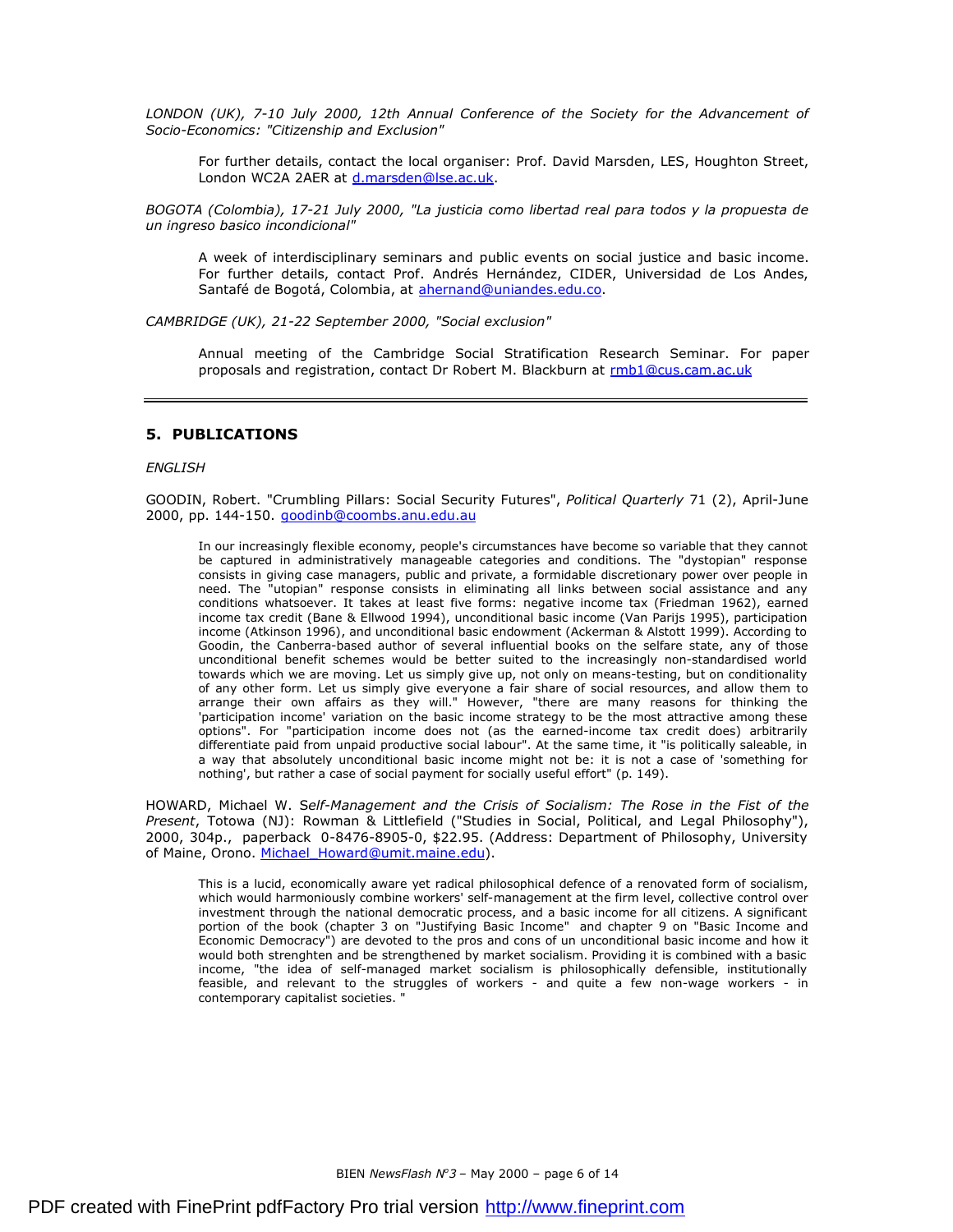JORDAN, Bill, AGULNIK, Phil, BURBIDGE, Duncan and DUFFIN, Stuart, *Stumbling Towards a Basic Income - Directions for Tax and Benefit Reform*, report sponsored by the Joseph Rowntree Charitable Trust and available from the Citizens' Income Study Centre, St Phillip Building, LSE, tel. +44 20 7955 7453 or +44 131 550 3796, [citizens-income@lse.ac.uk](mailto:citizens-income@lse.ac.uk)

The Working Families Tax Credit (WFTC) - the Labour Government's earnings subsidy scheme inspired by Clinton's expanded Earned Income Tax Credit in the US - has only just been introduced, and its abolition has already been planned. From 2003 the scheme will be divided in two. Support for children will in future come through an 'Integrated Child Credit', paid by the tax authorities directly to mothers, while in-work support will come from a new employment tax credit (ETC) administered by employers. According to the authors of this report, the ETC will have the advantage of not being restricted to families (as WFTC is), but it will share its other defects: it will create perverse incentives to work particular hours, be difficult and costly to administer, and be open to fraud. Rather than the current patchwork of in- and out-of-work support, the report argues that economic and political considerations will ultimately point to a universal citizen's income, which could gradually be introduced in a number of stages. The first of these stages would be to implement what the authors term a 'labour market participation income'. This would aim to help low earners and encourage people to move into work exactly the same objectives as the government has for the ETC. But it would be integrated with the benefit system in such a way that benefits would be reduced only at a 50% rate (instead of 100%) as they start earning. Low earners would then be better able to take advantage of the often part-time and temporary opportunities which today's flexible labour market throws up. But this first stage would not do anything to redress the current imbalance between the recognition given to formal labour market activity and unpaid caring for others or volunteering in the community. As full employment becomes a reality, pressure will grow to move on to a second stage of reform - the move to a social and economic participation income. At this stage, the report anticipates, the value of benefits (linked to price inflation) and tax allowances (substantively linked to then higher level of wage inflation) will have converged, allowing the whole tax and benefit system to be integrated. Benefit would be paid to everyone deemed to be 'participating' in society, through the tax allowance for those in full-time, permanent jobs and through benefits for part-time and temporary workers, carers and volunteers. The final step would come with the recognition that social cohesion and a 'full engagement society' would be better achieved by an Unconditional Basic Income or Citizen's Income. "Stumbling" may get to a destination which route-planning has failed to reach.

LEGUM, Margaret. "Tax polluters to raise money for a general income grant", in *Business Day*  (South Africa), 14 march 2000. [Legum@mweb.co.za](mailto:Legum@mweb.co.za)

South Africa's Welfare Minister Zola Skweyiya is thinking of introducing a means-tested guaranteed income. In a vigourous opinion article, Margaret Legum, a member of of the board of South Africa's New Economics Network (SANE), argues that he could do far better: "Make the benefit universal. Provide a small citizens' income for everyone from cradle to grave without a means test. Do away with the bureaucracy that assesses whether a person is eligible. Everyone is. Send the money directly to bank accounts or local outlet offices that dispense pensions. Cut out the opportunity for petty officialdom and corruption." Apart from ending destitution, such a reform would "change for the better the power dynamic within families. Women would be entitled in their own right to a payment, and young people over 18 would get theirs. Children's payment, set lower than that for adults, should be paid to the mother rather than the father, as are child allowances in Europe". Even at a low level, Legum recognises, the cost would be considerable. But there are new forms of taxation that could and should be used: on pollution and speculative capital movements for example. But what about the risk of encouraging idleness? "Of course some people who could work might choose not to - for good reason, like parenting; or for bad, like sloping around smoking dagga. The first is clearly fine. As for the second, I wonder frankly whether the economy is all that much worse off without them. More scarce jobs for the rest of us." But is it not wrong to give people something for nothing? "This assumes that none of us now gets something for nothing. In fact, people are born with a huge variety of advantages and disadvantages. A citizens' income will make a tiny dent in the present inequalities in the 'something for nothing' stakes."

ROWBOTHAM, Michael. *The Grip of Death: A study of modern debt slavery and destructive economics*, Charlbury (Oxfordshire, UK): Jon Carpenter, 1998, 337p., ISBN 1 897766 40 8. [mike@mrowbotham.swinternet.co.uk](mailto:mike@mrowbotham.swinternet.co.uk)

A non-conventional analysis and critique of existing monetary institutions on the ground that a system of money creation based on the issuing of loans by private banks fuels destructive growth. The positive implications include a rehabilitation of Major Douglas's and his Social Credit Movement's central message and a justification of a basic income at least partly funded by money creation, along the same lines as Professor Joseph Huber's more austere recent book (Vollgeld, Berlin: Duncker & Humblot, 1998).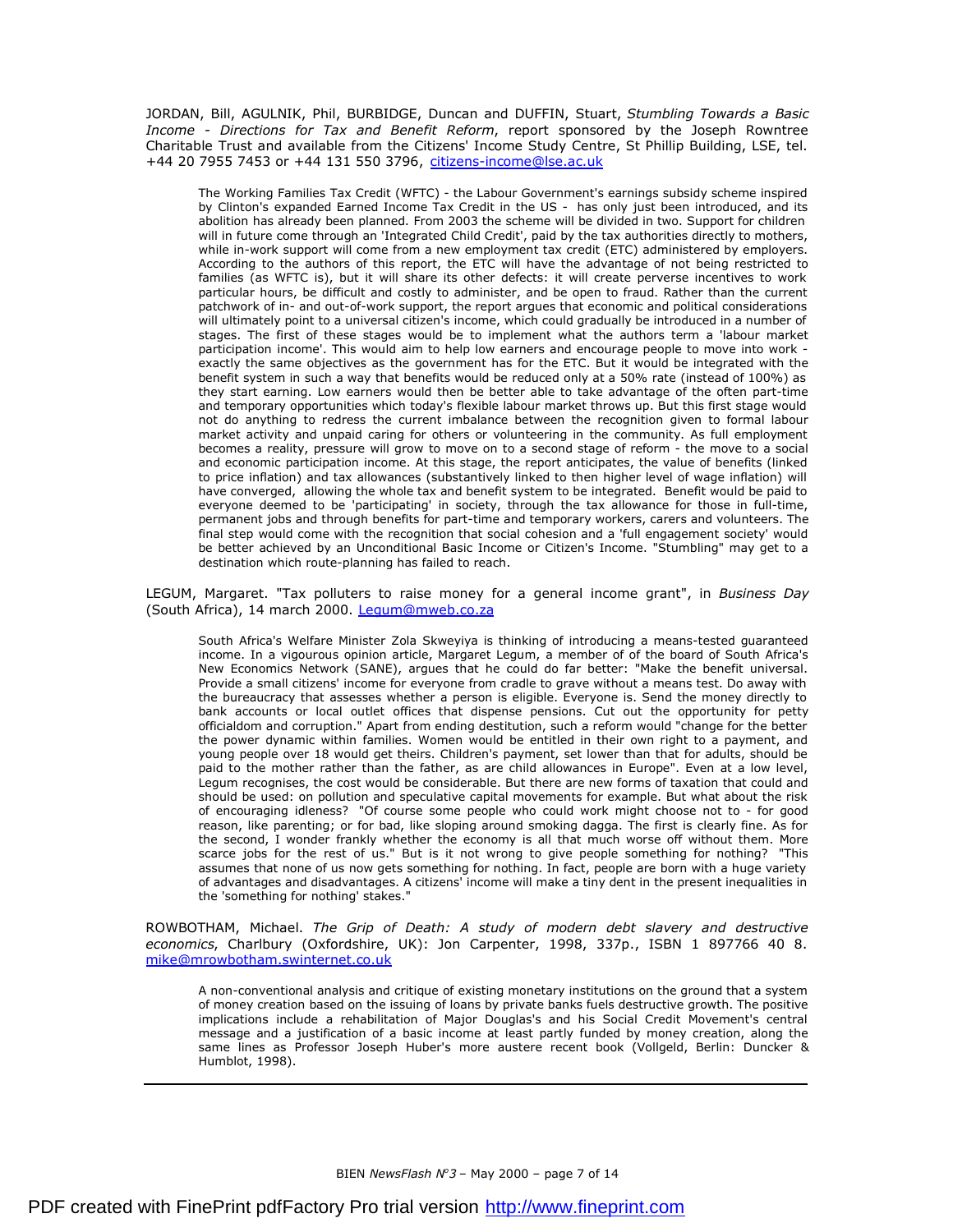#### *FRENCH*

CLERC, Denis. *Condamnés au chômage? Travail et emploi: Faux débats et vraies questions*. Paris: La Découverte & Syros, 248p., 110 FF, ISBN 2 84146 749 X.

The last chapter of this new book by the energetic editor of the very widely read magazine Alternatives économiques contains a substantial discussion of basic income. Though somewhat shaken, it seems, by André Gorz's recent conversion to an unconditional basic income, Denis Clerc reaffirms his opposition: given the cost of giving it to everyone, rich and poor, it is only viable if it goes hand in hand with increased economic liberalism (through greater flexibility) and it implies a worsening of the purchasing power of the worst off (either working or not). Nonetheless, Clerc sees considerable merit in Roger Godino's recent proposal of an "allocation compensatrice de revenu" (a guaranteed minimum income at the level of the existing RMI, but gradually phased out as earnings rise to the guaranteed minimum full-time wage level, i.e. a negative income tax), because it systematically encourages parttime work and "experience shows that the return to work usually takes the form of taking up a parttime job" (p. 240). At the same time it is important to avoid the compulsion to work involved in workfare: "The right to turn down the offer of a job or training judged uninteresting is not only an essential individual freedom: it is also a way of avoiding that, on the labour market, "bad" jobs should displace "good" ones." (p. 241). Not that far away from basic income after all?

GODINOT, Xavier (ed.), Droit au travail et revenu d'existence, special issue of *Revue Quart Monde*  172, December 1999, 64p., 45 FF. Xavier. Godinot@skynet.be

The international movement ATD-Quart Monde, founded by Father Joseph Wrezinski, devotes its energy to the fight against poverty and exclusion, while paying special attention to what the poor and excluded themselves (the "Fourth World") have to say on the suject. Its Brussels-based study centre, directed by French economist Xavier Godinot, decided to organise a series of workshops to the proposal of a basic income, culminating in a conference held in Brussels in December 1999, with the active participation of some academics and representatives from the workers' and employers' organisations, but also some of the "excluded" who had been involved in the preparatory workshops. This special issue of the movement's journal consists in the selected and edited proceedings of this conference. It reveals some of the difficulties of getting the idea of basic income understood and discussed outside academic circles. In his introduction, Godinot goes through some of the pros and cons and seems to side with André Gorz in favour of basic income at a "sufficient" level. However, apart from Philippe Van Parijs's brief contribution (*L'allocation universelle: un plaidoyer pragmatique*, pp. 13-17), the other articles are sceptical, if not frankly hostile. Thus, after presenting a simulation of the impact of a basic income proposal attributed to Anthony Atkinson on the income of 33 French Fourth World families , one of the articles concludes: "It is surprising that an economist of Atkinson' reputation could imagine measures for fighting poverty which would have the effect of impoverishing the poorest." A Fourth World activist comments: "I am shocked when hearing that academics are thinking of giving us a basic income, when we have in no way been associated to the thinking." The most hostile contribution is by a Trade Unionist from the Christian Confederation (Paul Palsterman, "L'allocation universelle, une fausse bonne idée", pp. 28-31). A basic income at a sufficient level (an average of 600 Euros per month, possibly modulated by age), he reckons, is unaffordable, as it would absorb, in a country like Belgium, nearly 40% of GDP and 80% of taxable income. A basic income a lower level would mean no gain but a loss in terms of individual freedom, as residual social benefits of all sorts would need to be maintained while tax controls would need to be tightened. The conclusion is clear: "Far from being just, it is on the contrary the negation of justice. As to social efficiency, one can easily prove that the proposal has none." Both to reduce honest misunderstandings and to make bad faith more difficult to get away with, much didactic work still needs to be done ...

LAZZERI, Christian, CAILLE, Alain & MEDA, Dominique, "Débat sur l'allocation universelle", in *Cités. Philosophie, politique, histoire* (Paris: P.U.F.) n°2, mars 2000, p. 119-138.

A dialogue on basic income between Professor Christian Lazzeri (Université de Franche-Comté) and two prominent participants in France's recent debate, sociologist Alain Caillé (editor of the *Bulletin du Mauss*) and philosopher Dominique Méda (author of *Le travail: une valeur en voie de disparition*). Caillé restates his case for a weakly unconditional minimum income scheme (a variety of negative income tax), while Meda restates her opposition to a decoupling of income and work on the ground that, as a matter of fact, "the norm" today is still to get access to an income through work.

## **6. THE SUPLICY-FRIEDMAN EXCHANGE**

The Chicago economist, Nobel laureate and founding father of monetarism Milton FRIEDMAN is commonly credited for having been the first to propose the "negative income tax", sometimes presented as the "right-wing" version of an unconditional basic income. The expression "negative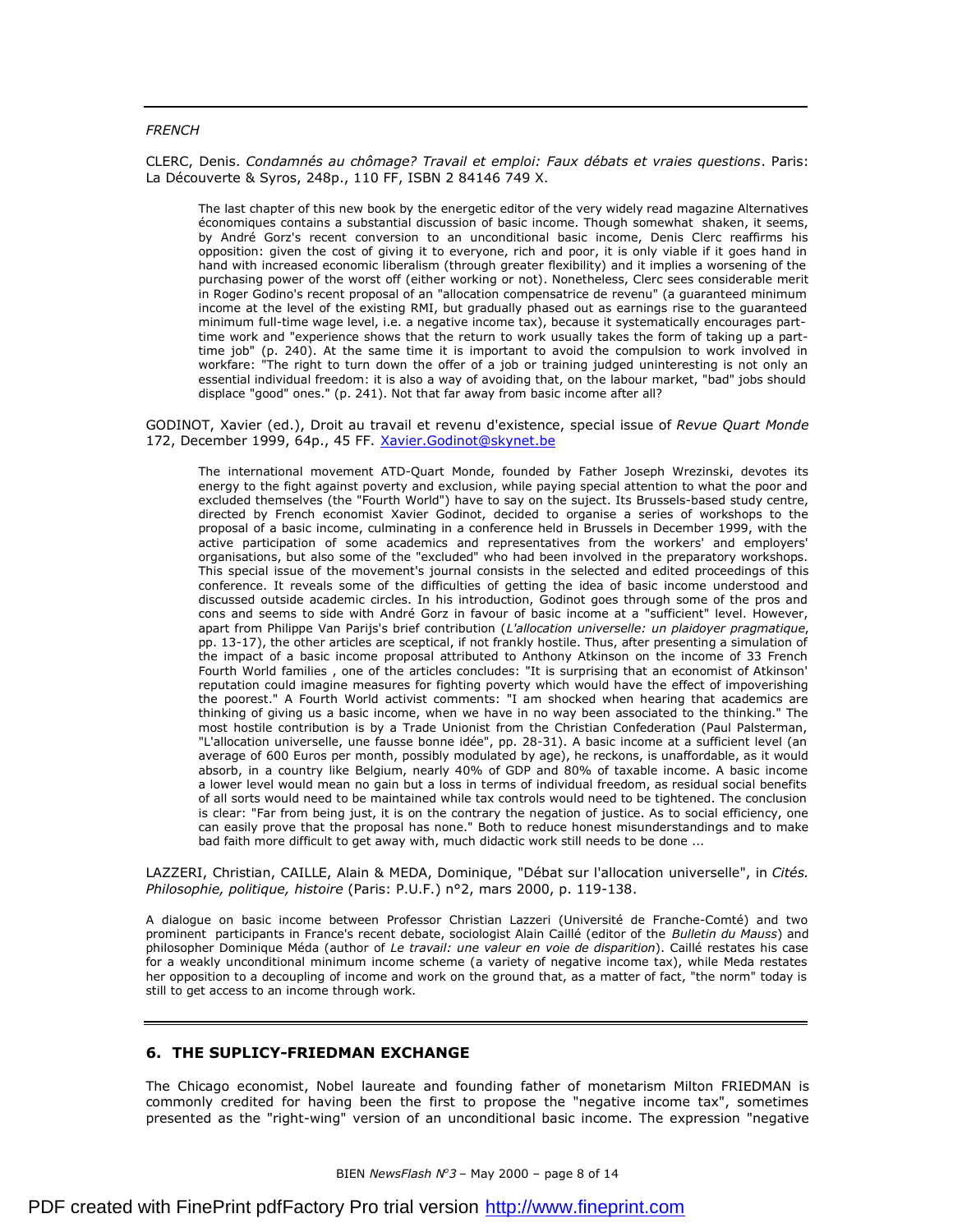tax" is actually much older: it was coined by the French economist Augustin Cournot (*Recherches sur les principes mathématiques de la théorie des richesses*,1838) and clearly used in its current sense by the British economist Abba Lerner (*Economics of Control,* Macmillan, 1944) in a book which Friedman reviewed (*Journal of Political Economy* 1947). Yet, it is undoubtedly Friedman who most contributed to popularising the idea of a negative income tax worldwide.

A US-trained economist and prominent member of Brazils main left-wing Party (PT), Eduardo Matarazzo SUPLICY has recently been re-elected senator for the state of São Paulo with over three million votes. In 1991, he presented a bill which, if passed, would establish a guaranteed income for all Brazilian in the formù of a negative income tax. The bill was approved nearly unanimously by the Senate, but was never approved by the House of representatives. However, many modest guaranteed income schemes have since been experimented at a more local level throughout Brazil. Senator Suplicy has been campaigning in support of federal backing for an extension and radicalisation of these experiments into a nationwide negative income tax, which he views as a realistic next step towards a genuine basic income for all Brazilians. As part of this effort, he is now preparing a new book ("Towards a Citizen's Income") and to get some matters straight, he wrote to Milton Friedman, a rather unlikely bedfellow for a prominent left-wing politician, with a number of precise questions (29 March 2000). Friedman answered promptly and conscientiously (11 April 2000). Here is the full text of Suplicy's questions and of Friedman's answers.

1. SUPLICY: "You and Mrs. Rose Friedman were very good friends of George Stigler, as you mention in *Two people of Luck. Memoirs*. To what extent did you interact with George Stigler about the publication of his article "The Economics of Minimum Wage Legislation", *American Economic Review* (June 1946); 358-65. In your memoirs you mention your interactions on price and rent ceilings, but not on the proposal of a negative income tax formulated in that article as well as in your 1962 *Capitalism and Freedom*."

FRIEDMAN: "I have no recollections about whether we talked with George Stigler about the item he has in his "Economics of Minimum Wage Legislation". Since we were very close to one another, I suspect we did talk about it but I do not recall doing so. It is clear from his statement as well as from my own later on that the idea was very much in the air and was not a completely novel one."

2. SUPLICY: "When proposing the negative income tax as a rational and efficient instrument to eradicate poverty, to what extent, did you take into account the critical views expressed by the Classical Economists, Adam Smith, David Ricardo and Thomas Malthus, and from another perspective, by Karl Marx about the several forms taken by the "Poor Laws" since the XVIth Century, including the Speenhamland Act?"

FRIEDMAN: "Clearly at the time I wrote *Capitalism and Freedom* I had read the classical economists whom you refer to and knew about the forms taken by the Poor Laws. However, I do not recall that my views were particularly influenced in any specific way by their views. It was part of the background on which I was operating, but not specifically related to this issue."

3. SUPLICY: "To what extent, on that occasion, did you take into account Augustin Cournot's proposal of a negative income tax (in his 1838 *Recherches sur les Principes Mathématiques de la Théorie des Richesses*, Paris: Libraire Hachette new edition Paris: Marcel Riviere, 1938)."

FRIEDMAN: "I have no recollection of taking into account Cournot."

4. SUPLICY: "To what extent, when proposing to institute a guaranteed income through a negative income tax, have you taken into account that this proposal could have a very wide support in the political spectrum?"

FRIEDMAN: "In my book *Capitalism and Freedom* and the series of lectures that gave rise to it, I was trying to present what ought to be without paying too much attention to what was politically feasible or not feasible. In that sense, I paid very little attention to the support that the proposition could have. However, in many later pieces I wrote on the negative income tax (I am enclosing a list of references), I undoubtedly was well aware that it was capable of getting very wide support. Indeed, the person that Kennedy appointed to head his task force on income distribution came out in support of a negative income tax and, as you probably know from reading our memoirs, President Nixon tried to move in that direction but without much success."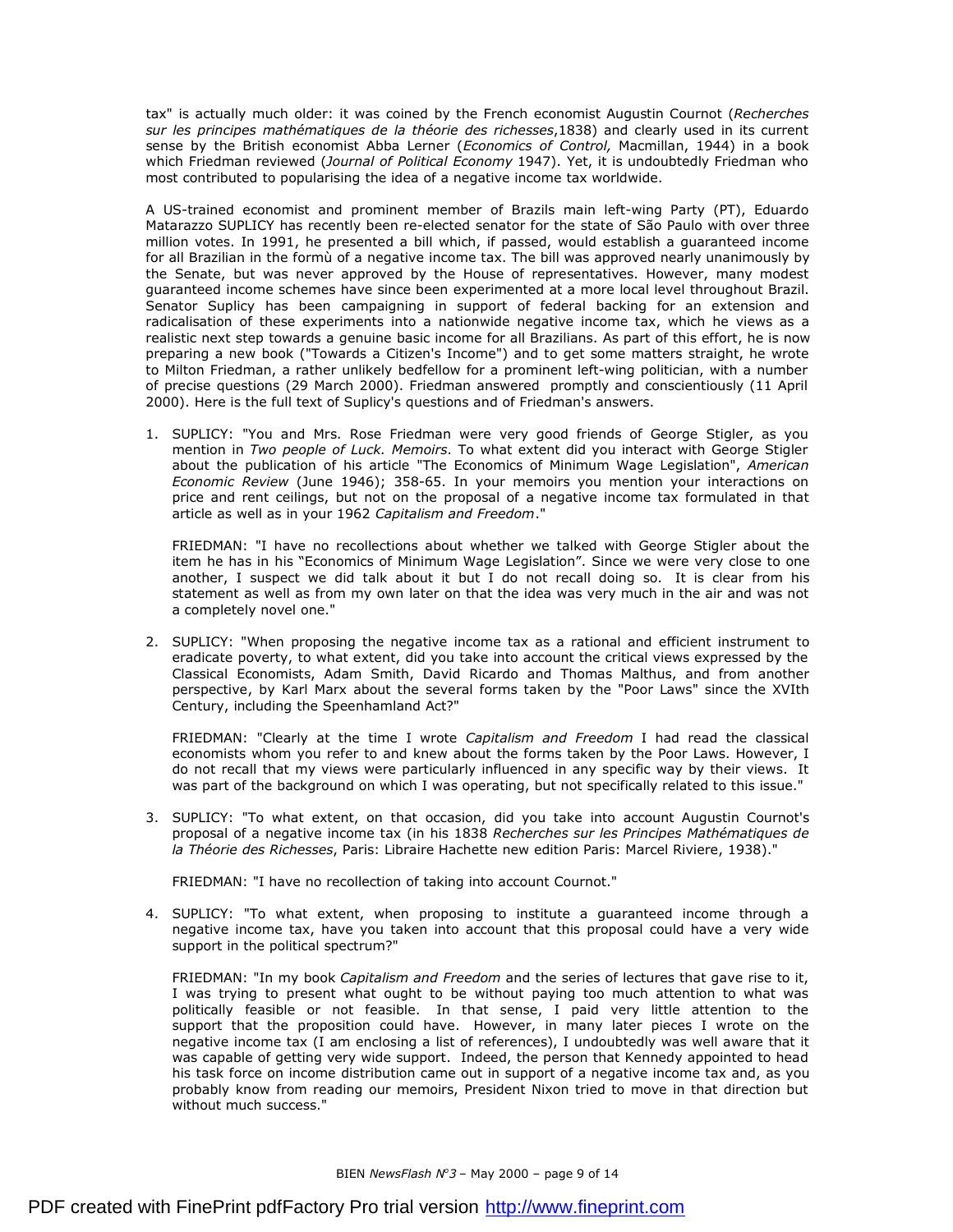5. SUPLICY: "In the Spring of 1968, James Tobin, Paul Samuelson, John Kenneth Galbraith, Robert Lampman, Harold Watts and 1200 economists signed a document calling for the National Congress "to adopt this year a system of income guarantees and supplements". Despite having been invited, why did you prefer not to participate in it?"

FRIEDMAN: "At this date, more than three decades later, I do not have any specific recollection of what my reason was for refusing to sign the particular document. However, in general, I have always been reluctant to sign round-robin documents. I have preferred to speak for myself on my own and sign my own name. It may well also be that I found I had some difference of opinion with the particular words in the document in question."

6. SUPLICY: "Although the Earned Income Tax Credit, instituted in March 1975, is a form of a partial negative income tax, I could not find your analysis of this instrument in your Memoirs. Therefore I would appreciate if you could say whether: a) you consider that the EITC has been an efficient tool for the purpose of eradicating poverty in the US."

FRIEDMAN: "The EITC has contributed to eradicating poverty in the U.S. I do not believe it has been an extremely efficient tool because of the particular way in which it is integrated into the income tax. It has lent itself to abuse."

7. SUPLICY: "Can we assert that the EITC, as significantly expanded since1993, has contributed to the US economy achieving the lowest unemployment rates in the past 30 years (about 4.2%)?"

FRIEDMAN: "I do not believe the EITC has been a major factor contributing to lower unemployment rates. It may have made a minor contribution, but the major factor contributing to such low unemployment rates has been the unprecedentedly high and stable growth of the economy for the past decade."

8. SUPLICY: "Would the full negative income tax design, such as proposed in *Capitalism and Freedom*, or illustrated by President Nixon's "Family Assistance Plan", be more efficient for the purpose of eradicating poverty?"

FRIEDMAN: "I have no doubt that the full negative income tax design that I proposed in Capitalism and Freedom would have been more efficient for the purpose of eradicating poverty. As to the "Family Assistance Plan," that took so many versions that it is hard to identify that with a valid proposal. I at first favoured it but then I ultimately testified against it as you will see from the items listed in the enclosed references."

9. SUPLICY: "Are you acquainted with the movement in favor of a basic income, such as represented by BIEN, the Basic Income European Network, an organization that was founded in 1986 to further the proposition that everyone, no matter his or her origin, race, sex, age, civil or socio-economic condition, should be entitled to an unconditional and modest income, sufficient to cover his or her vital needs, as right of citizenship? Do you know the contributions of some of the founders of BIEN, with which Herbert A. Simon and James Tobin have recently engaged, such as Philippe Van Parijs (Secretary General), Guy Standing (President), or the books about James Edward Meade`s Agathotopia?"

FRIEDMAN: "I am not acquainted at all with the movement you refer to in this question."

10. SUPLICY: "How do you evaluate the proposition of a basic or citizen´s income compared to the alternative of a negative income tax?"

FRIEDMAN: "A basic or citizen's income is not an alternative to a negative income tax. It is simply another way to introduce a negative income tax if it is accompanied with a positive income tax with no exemption. A basic income of a thousand units with a 20 percent rate on earned income is equivalent to a negative income tax with an exemption of five thousand units and a 20 percent rate below and above five thousand units."

11. SUPLICY: "The Alaska Permanent Fund is now completing 20 years of distributing a dividend to all citizens that have been living in Alaska for more than a year. According to several studies it has contributed the Alaskan economy's steady rate of growth, with everyone having a basic right to participate in the wealth of the State. It is the practical demonstration that a basic income can work. In 1999, the 600,000 inhabitants received US\$ 1.679,84 each. I visited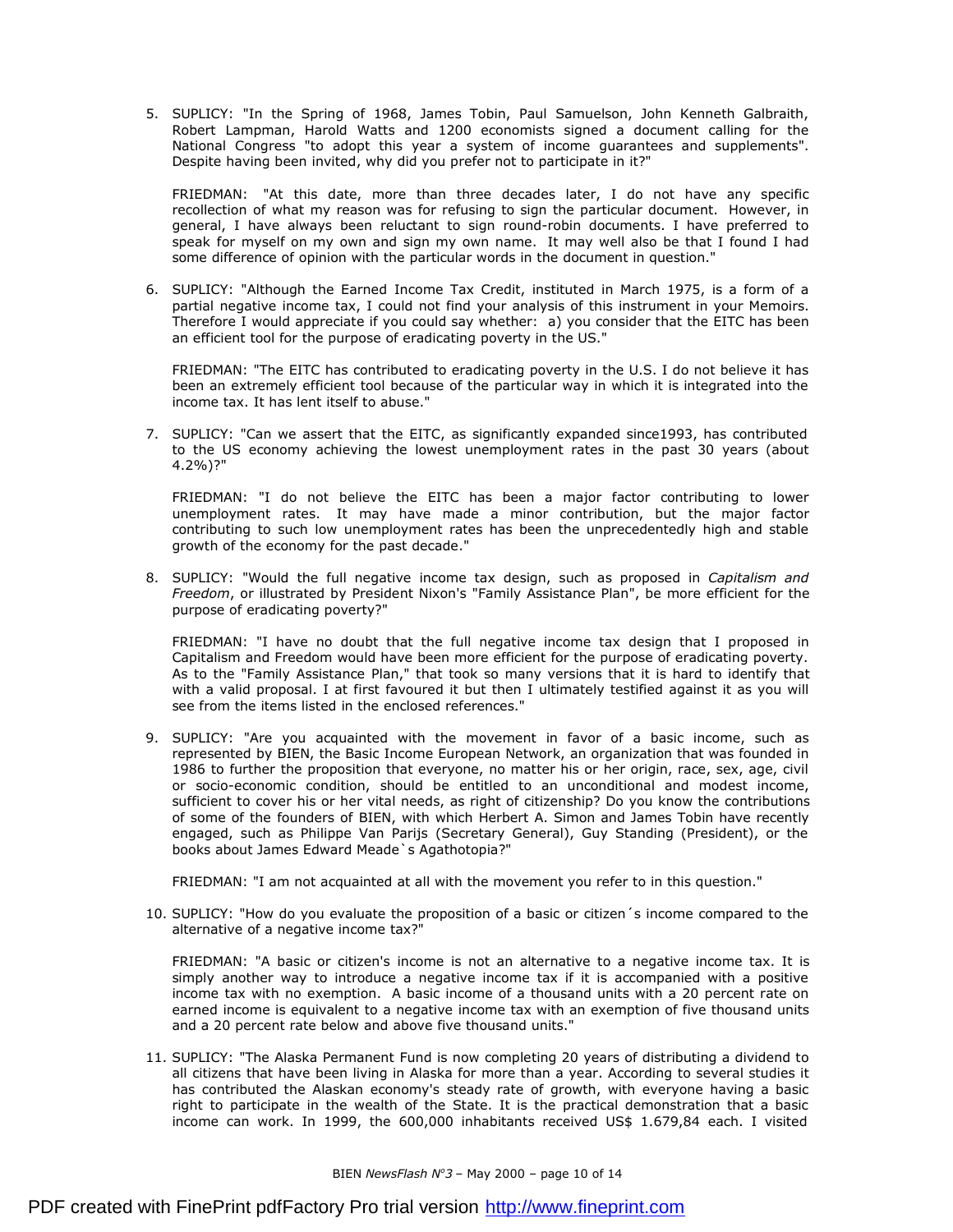Alaska in 1995 and observed that the population was very enthousiastic about the system. I could not see people not working because of that dividend. I saw there the application of a very similar proposal made by Thomas Paine in his 1795 *Agrarian Justice*. I noticed in the autobiography of Jay Hammond [the governor who created the scheme in the early 1980s] that you once suggested him to divide among the population the total oil revenue obtained at the beginning of the Alasca Permanent Fund. He preferred, however, to think not only of that generation, but also of future generations. How do you evaluate the experience of the Alaska Permanent Fund dividend? Would you recommend it to other nations, each one building a fund based on the nation's wealth so as to have a citizen's income to all?"

FRIEDMAN: "I believe the Alaska Permanent Fund works very well, but I think it is difficult to generalize it to other states. The Alaska situation is a very special one. The problem arose because it was clear that Alaska was going to have a very high income that would be temporary and not permanent. The decline in that income is now coming about, and the problems about what to do about the Permanent Income Fund are becoming pressing. At the time, the issue was whether to divide the extra income among the people year by year or instead do what they actually did, which was to use a considerable part of it to support government spending and then accumulate the rest in a fund which would yield a dividend that could be paid to each individual. It is still not clear to me at this date which would have in principle been better. I have no doubt that because of the way in which it was done Alaska has a larger government than it otherwise would."

12. SUPLICY: "Did you know that in April 1991 a Brazilian Senator presented a legislative initiative to institute a Guaranteed Minimum Income through a Negative Income Tax paid to all residents aged 25 years or more with an income below the equivalent of about US\$ 150 per month? Did you know that this proposal was approved by the Brazilian Senate on December 16, 1991, with the support of all parties, despite the initiative being from an opposition senator from the Worker´s Party? And that, since 1992, this initiative is waiting for a vote in the Chamber of Deputies, having received a favourable report in the Finance Committee?"

FRIEDMAN: "I knew nothing whatsoever about the facts you cited."

13. SUPLICY: "Are you familiar with the evolution of that proposition during the 90´s in Brazil? There were many local initiatives offering a complement of income to poor families so that their children could go to school instead of working at a very early age. On the basis of the positive results of those experiences - Minimum Income Programs Related to Education or Scholarship Programs (Bolsa-Escola) -, a new law was approved in 1997 authorizing the Federal Government to finance 50% of the costs of the municipalities that institute programs with that objective, although with very modest sums. Would you have elements for evaluating this procedure vis a vis the alternatives of a basic income or a negative income tax?"

FRIEDMAN: "I am not familiar with the evolution of this proposition during the nineties in Brazil. With respect to the local initiative you refer to, a similar program has been instituted in Mexico for a particular section of the country in which the government is paying families a supplement if their children go to school instead of to work. A basic income or a negative income tax is a much more comprehensive measure for assuring a basic level of living. However, the provision of funds to subsidize the schooling of children has many more precedents in the actual behaviour of various countries. I suspect that Brazil's government already finances schooling and this could be seen as part of that. As you know from my book Capitalism and Freedom, I am not only in favour of a negative income tax; I am also in favour that if government chooses to finance schooling, it should do so through a voucher to parents rather than by administering the schools. I have done no writing or work on the negative income tax in recent years so I am not familiar with the latest developments in respect of it. I hope these comments are of some help to you."

Follows a comprehensive list of Milton Friedman's publications on the Negative Income Tax:

- · *Capitalism and Freedom* (Chicago: University of Chicago Press, 1962; reissued 1982), pp. 191-94.
- · "Transfer Payments and the Social Security System." *The Conference Board Record*, September 1965, pp. 7-10.
- · "Mr. Friedman's Negative Tax." *Wall Street Journal*, February 15, 1966.
- · "A Tax-Based Subsidy for the Poor?" *OutLook*, April 1966, pp. 13-14.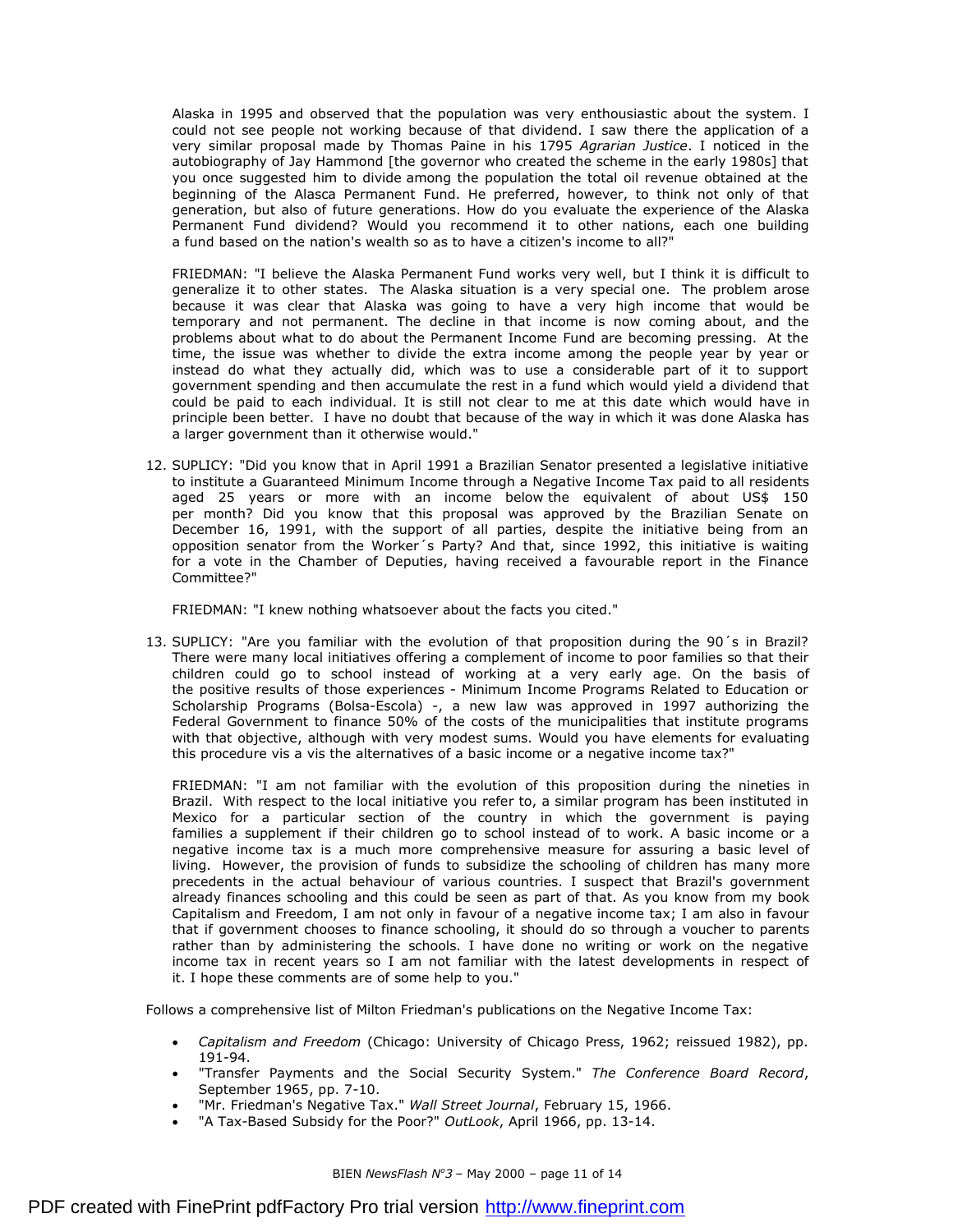- · "The Case for the Negative Income Tax." *National Review*, March 7, 1967, pp. 239-41.
- · "The Case for the Negative Income Tax," pp. 202-19 in *Republican Papers*, edited by Melvin R. Laird. Garden City, New York: Anchor Books, 1968.
- · "Negative Income Tax-I." *Newsweek*, September 16, 1968.
- · "Negative Income Tax-II." *Newsweek*, October 7, 1968.
- · "Welfare: Back to the Drawing Board." *Newsweek*, May 18, 1970.
- · "Welfare Reform Again." *Newsweek,* September 7, 1970.
- · *Free to Choose* (New York and San Diego: Harcourt Brace Jovanovich, 1980, with Rose D. Friedman), pp. 97, 120-23, 124, 125-26.

## **7. NATIONAL NETWORKS**

*OFFICIALLY RECOGNIZED BY BIEN* 

*Citizen's Income Study Centre*  Director: Stuart Duffin St Philips Building, Sheffield Street, London WC2A 2EX, United Kingdom Tel.: 44-171-9557453 Fax: 44-171-9557534 E-mail: [citizens-income@lse.ac.uk](mailto:citizens-income@lse.ac.uk)

*Vereniging Basinkomen*  Coordinator: Emiel Schäfer Elisabeth Wolffstraat 96-B 1053 TX Amsterdam, The Netherlands Telephone : 020-6799940 or 6167029 Fax: 020-6799940 E-mail: [basic.income@wxs.nl](mailto:basic.income@wxs.nl) Website : [www.basisinkomen.nl](http://www.basisinkomen.nl)

*BIEN Ireland*  Coordinator: John Baker Equality Studies Centre, University College, Belfield, Dublin 4, Ireland Tel +353-1-706 8365 Fax +353-1-706 1171 E-mail: [John.Baker@ucd.ie](mailto:John.Baker@ucd.ie)

#### *OTHER EUROPEAN GROUPS*

*Associación Renda Basica (AREBA)*  Coordinator: José Iglesias Fernández Salvador Espriu 89, 2°, 2a, E - 08005 Barcelona, Spain Fax: 34-3-225.48.20

*Association pour l'instauration d'un revenu d'existence (AIRE)*  Chairman: Yoland Bresson 33 Avenue des Fauvettes, F-91440 Bures sur Yvette, France E-mail: [Yoland.Bresson@wanadoo.fr](mailto:Yoland.Bresson@wanadoo.fr)

*Folkrorelsen for medborgarlon*  Coordinator: Kicki Bobacka Väpplingvägen 10, 227 38 LUND, Sweden Tel.: 046-140667 or 046-144545 E-mail: [kicki.bobacka@mp.se](mailto:kicki.bobacka@mp.se)

*OUTSIDE EUROPE* 

*Universal Basic Income New Zealand (UBINZ)*  Coordinator: Ian Ritchie Private Bag 11.042 Palmerston North, New Zealand Tel. 06-350 6301 Fax 06 350 6319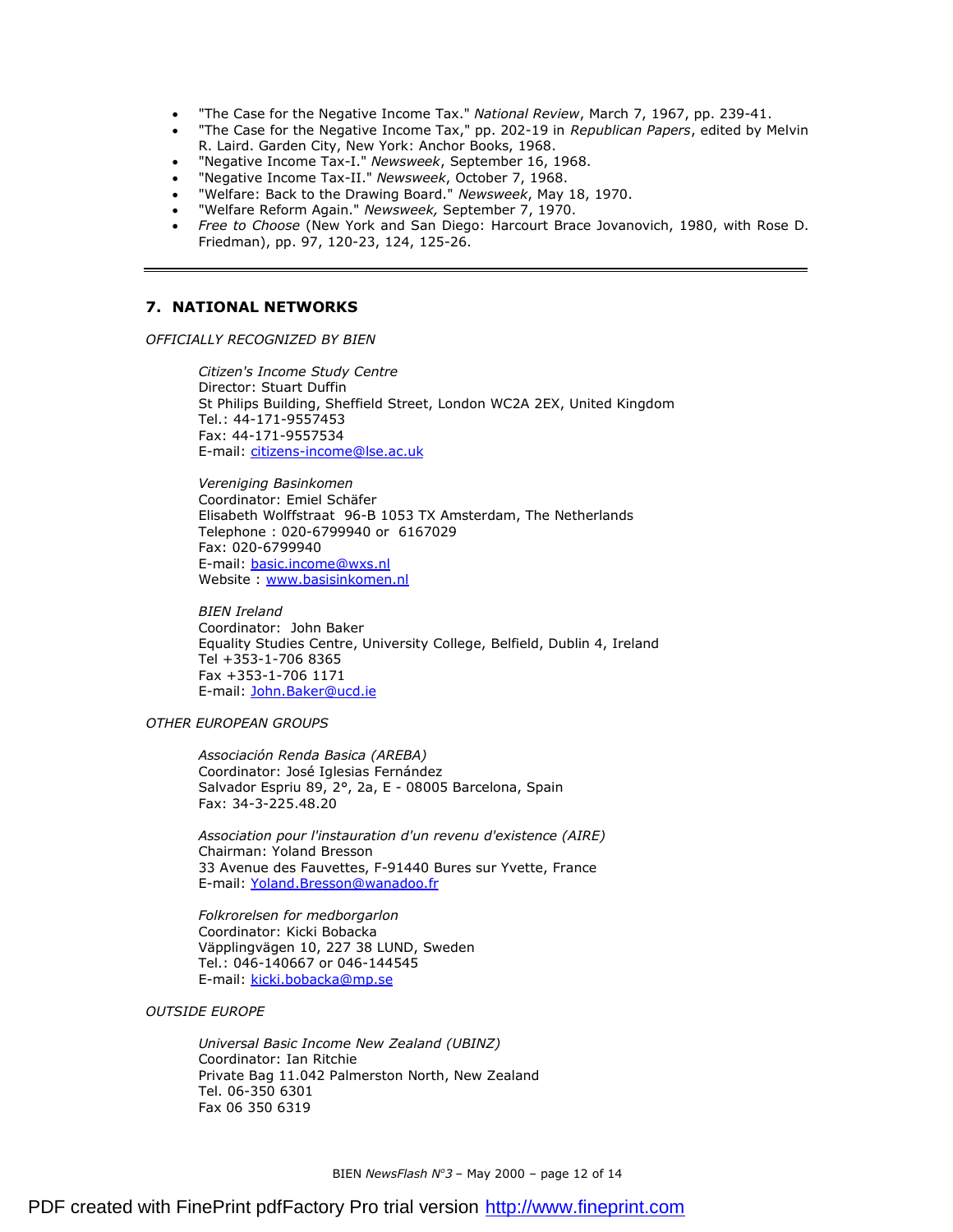E-mail: jan.ritchie@psa.org.nz Website: <http://www.geocities.com/~ubinz/>

*Organisation advocating support income in Australia (OASIS)*  Convenor : Allan McDonald PO Box 280 Urangan Qld. 4655, Australia Fax 07 4128 9971 E-mail: [allanmcd@cyberalink.com.au](mailto:allanmcd@cyberalink.com.au) Website: <http://www.satcom.net.au/supportincome>

*BIEN Brazil (Basic Income Earth Network)*  Coordinator: Eduardo Suplicy Senado Federal - Edifício Principal Térreo, Praça dos Três Poderes, Brasília - DF , Brazil Tel. 311-3213/15/17. E-mail: [esuplicy@senador.senado.gov.br](mailto:esuplicy@senador.senado.gov.br)

*American Basic Income Network*  Coordinator: Karl Widerquist The Jerome Levy Economics Institute of Bard College Annandale-on-Hudson, NY 12504-5000, USA Tel. +1-914-758-7735 Fax 914-758-1149 E-mail: [Widerquist@levy.org](mailto:Widerquist@levy.org)

## **8. MORE ABOUT BIEN**

*BIEN's EXECUTIVE COMMITTEE:* 

- Ilona Ostner (Göttingen), co-chair
- · Guy Standing (Geneva), co-chair
- · Claus Offe (Berlin), conference organiser
- · Alexander de Roo (Amsterdam), treasurer
- Steve Quilley (Dublin), recruitment officer
- Philippe Van Parijs (Louvain), secretary

*How to become a member of BIEN* 

Membership of BIEN is open to anyone who shares its objectives. The individual membership fee is 25 Euros for 1999-2000 or 100 Euros for life membership. BIEN Members receive hard copies of the Newsletter, are kept informed of relevant meetings, seminars and research projects and have voting rights at BIEN's General Assembly held every second year in conjunction with the Congress. A broad membership strengthens BIEN in its efforts to put basic income on academic and political agendas. It also provides much appreciated support to the unpaid activity of the Executive Committee and gives BIEN a firm basis for the funding of its modest running costs. A full statement of accounts is submitted to the General Assembly. To become a BIEN member, please fill out the *Memberhip Subscription Form* or download the *Individual Membership Form* which are both on the BIEN web site [\(http://www.etes.ucl.ac.be/BIEN/JoinBien.htm](http://www.etes.ucl.ac.be/BIEN/JoinBien.htm)). An acknowledgment will be sent upon receipt. For further questions, e-mail BIEN at [bien@etes.ucl.ac.be.](mailto:bien@etes.ucl.ac.be)

#### *Bien's First Life Members*

James Meade (+) GunnarAdler-Karlsson (SE) Maria Ozanira daSilva (BR) Ronald Dore (UK) Alexander de Roo(NL) Edouard Dommen (CH) Philippe Van Parijs (BE) P.J. Verberne (NL) Tony Walter (UK) Philippe Grosjean (BE)

Malcolm Torry (UK) NN (Geneva, CH) Andrew Williams (UK) Roland Duchatelet (BE) Manfred Füllsack (AT) Anne-Marie Prieels (BE) Philippe Desguin (BE) Joel Handler (US) Sally Lerner (CA) David Macarov (IL)

Paul Metz (NL) Claus Offe (DE) Guy Standing (CH) Hillel Steiner (UK) Werner Govaerts (BE) Robley George (US) Yoland Bresson (FR) Richard Hauser (DE) EduardoSuplicy (BR) Jan-Otto Andersson (FI)

BIEN *NewsFlash N<sup>o</sup>3* – May 2000 – page 13 of 14